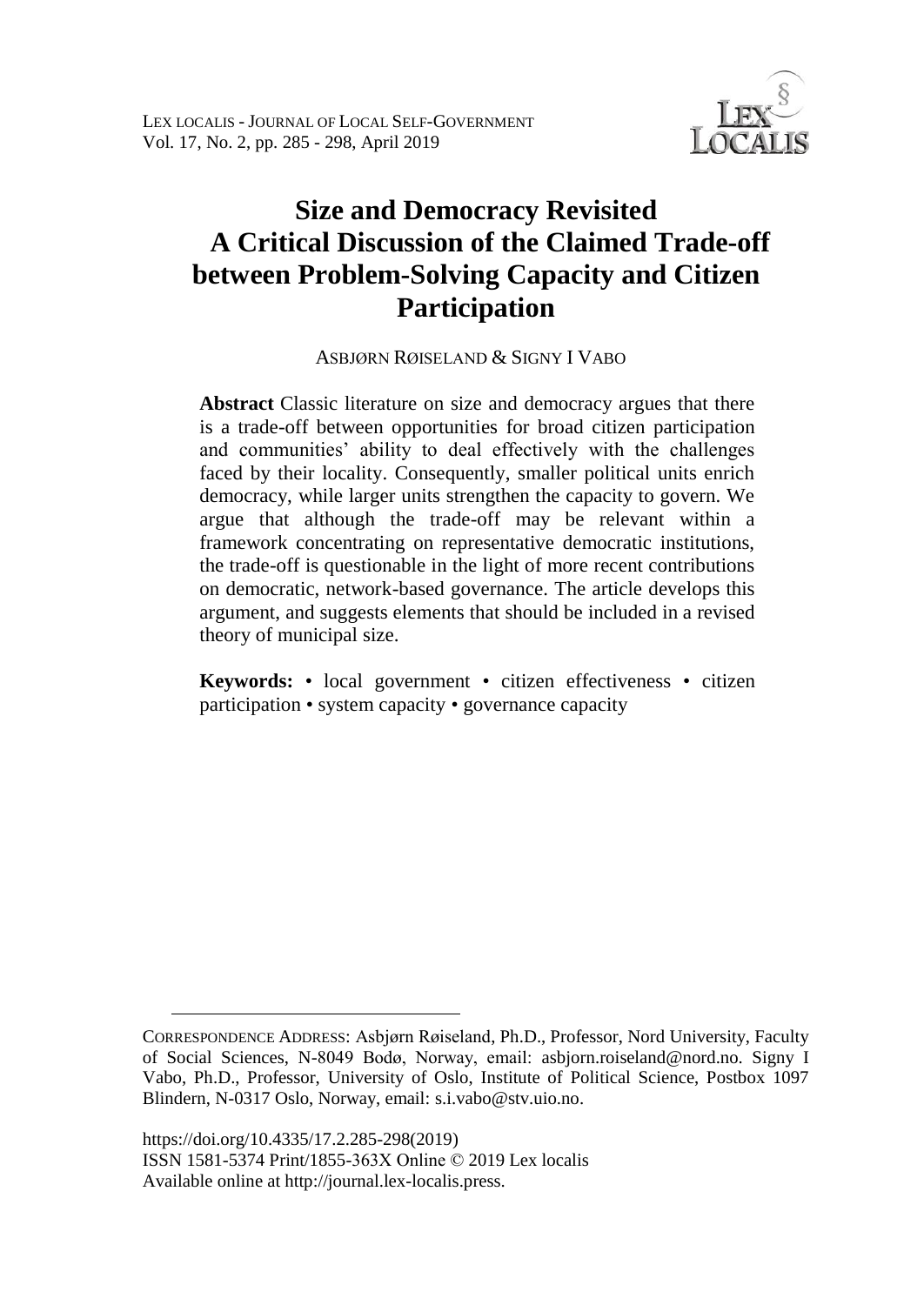# **1 Introduction**

Scholars tend to see a trade-off between smaller political communities that offer citizens rich opportunities to participate on the one hand, and larger political communities that are able to deal effectively with the different challenges faced by localities on the other. This presumed tension between democratic participation and capacity has long historical roots in political science, partly dating back to Ancient Greece. In the early 1970s, Robert Dahl and Edward R. Tufte reformulated this tension in modern academic language in their well-known and widely acclaimed volume, "Size and Democracy" (Dahl and Tufte 1973).

The presumed trade-off between capacity and democracy has long been at the heart of a problem which plagues attempts to reform local government. On the one hand, large units are known to be necessary for the efficient and effective provision of public services. On the other hand, small units are believed to be more conducive to a sense of belonging, a high rate of individual participation, and close contact between political elites, leaders and ordinary citizens (Newton 1982, 190; see also Kjellberg 1985). The argument is pertinent. In analyses of the question of municipal size in a European context, the apparent trade-off between capacity and democracy is still a fundamental premise in the literature (e.g. Baldersheim and Rose 2010; Swianiewicz 2010; Denters et al. 2014; Blom-Hansen, Houlberg, and Serritzlew 2014; Gendzwill and Swianiewicz 2016, Steiner et al. 2018).

The aim of this article is to critically discuss the above-mentioned trade-off between capacity and democracy. We will demonstrate that while the claim seems valid in the context of a classic representative democracy, newer practices and theories of governance and democracy raise questions about the validity of the trade-off and the effect of size on capacity and citizen participation. We anchor our discussion in contemporary literature on governance, and discuss the relevance of size given different relationships between problem-solving capacity and citizen participation.

Since the late 1960s and early 1970s, ideas and practices of democratic participation and public government have changed, and we have witnessed a rich theoretical development in disciplines like political science and public administration. Following up on the normative basis for participation laid down by Pateman (1970) and Barbers (1984), critiques of representative democracy as "thin democracy" are broadly recognized. Today, the normative basis for extensive citizen participation is taken for granted in the literature on democratic innovation (e.g. Smith 2009; Geissel and Newton 2012; Nabatchi and Leighninger 2015). However, in order to broaden the perspective on democracy and problemsolving capacity we will take our point of departure in recent literature on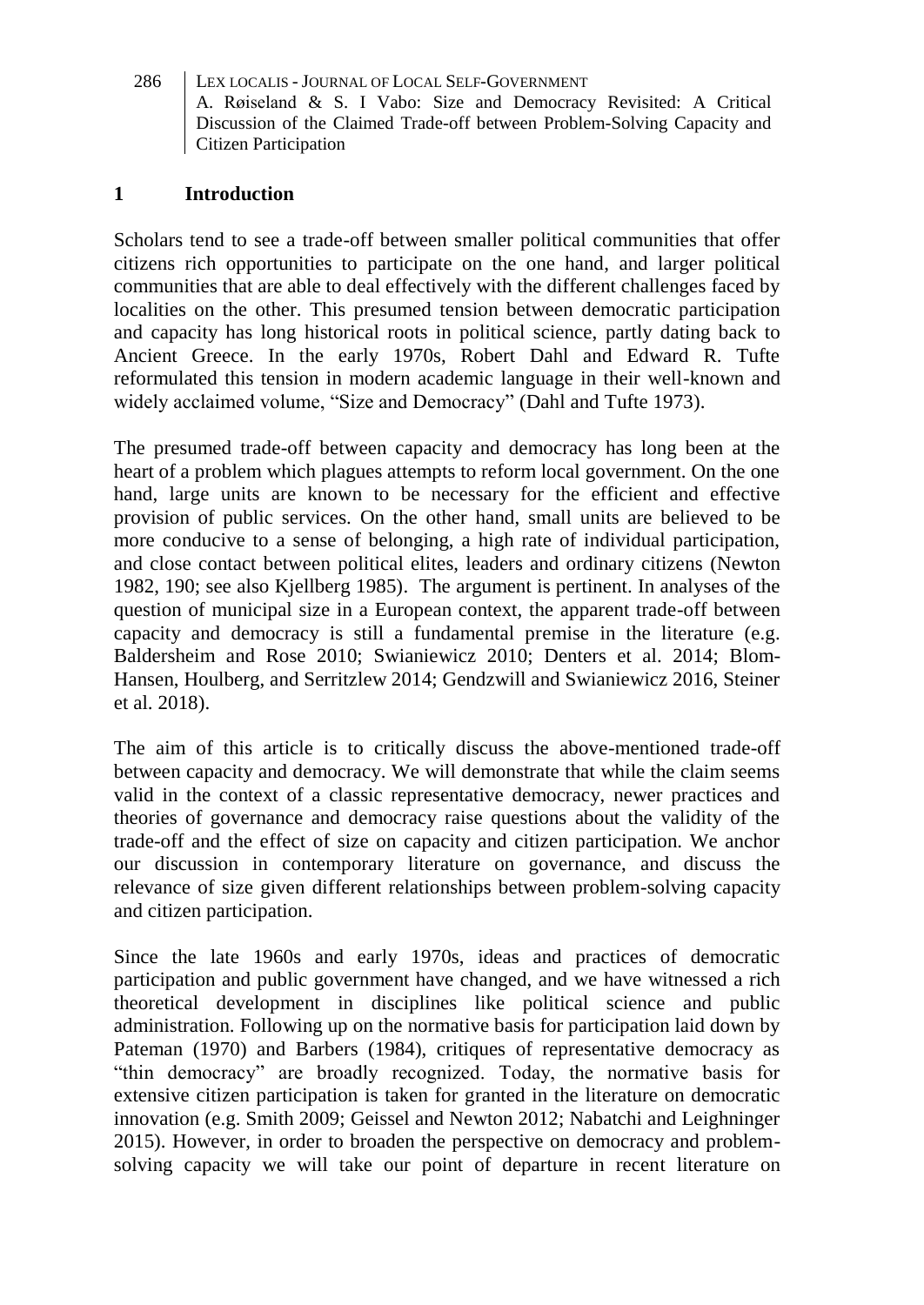'governance'. This is a crucial point, since contemporary governance scholars link citizen participation with efficient problem-solving – rather than separating the two (Rhodes 1981; Peters and Pierre 2004; Boyte 2005; Benz and Papadopoulos 2006; Peters and Pierre 2006; Torfing and Triantafillou 2011; Sørensen and Torfing 2018). We will show how distinguished fields in governance research integrate governance and democracy in one common framework. Our discussion will draw on this perspective to elaborate on the question of size. Although governance networks are normally preferred because they fit better to the scale of problems to be solved than fixed political jurisdictions do, the literature on governance rarely touches on the question of scale (Ansell and Torfing 2015). So far, the relevance of the size of the participating actors in governance networks seems to have been overlooked. Although we do not aspire to fill this knowledge gap, we will point to some possible consequences of size that may be considered in a revised theory of municipal size.

In the following, we first review the trade-off argument and its more recent use by scholars studying the scaling of local government jurisdictions. We then turn to the present literature on governance as a basis for pointing out how democracy and governance are theoretically integrated. Next, we present some possible combinations of citizen participation and problem-solving capacity, as a basis for our discussion of the question of size in the light of more recent governance literature.

# **2 Recalling the trade-off argument**

The suggested trade-off between democratic participation and governance capacity has been a concern for scholars for as long as ideas about democracy have existed. For Aristotle, for example, citizens needed to be few enough in number to know one another's 'characters' in order to make wise decisions. A citizen, he supposed, should be able to survey the entire territory of his city. On the other hand, Aristotle also raised the problem that some democratic units might be *too* small, arguing that very small units have limitations in terms of not being able to solve common problems (Barker 1946; Dahl 1997, 377).

The classical phrasing of this trade-off has been further developed in modern political science and public administration literature. In his analysis of fiscal federalism, Oates (1999), for example, pointed out the challenges involved in matching services to local preferences (which is possible in smaller jurisdictions), and the economies of scale attainable in larger ones (see also Ostrom, Tiebout and Warren 1961). However, in order to make the trade-off as explicit as possible, the contributions by Robert Dahl and colleagues, including Dahl's 1973 book coauthored with Tufte, will serve as our main theoretical point of departure. As expressed by Dahl, the dilemma regarding democracy is as follows: 'The smaller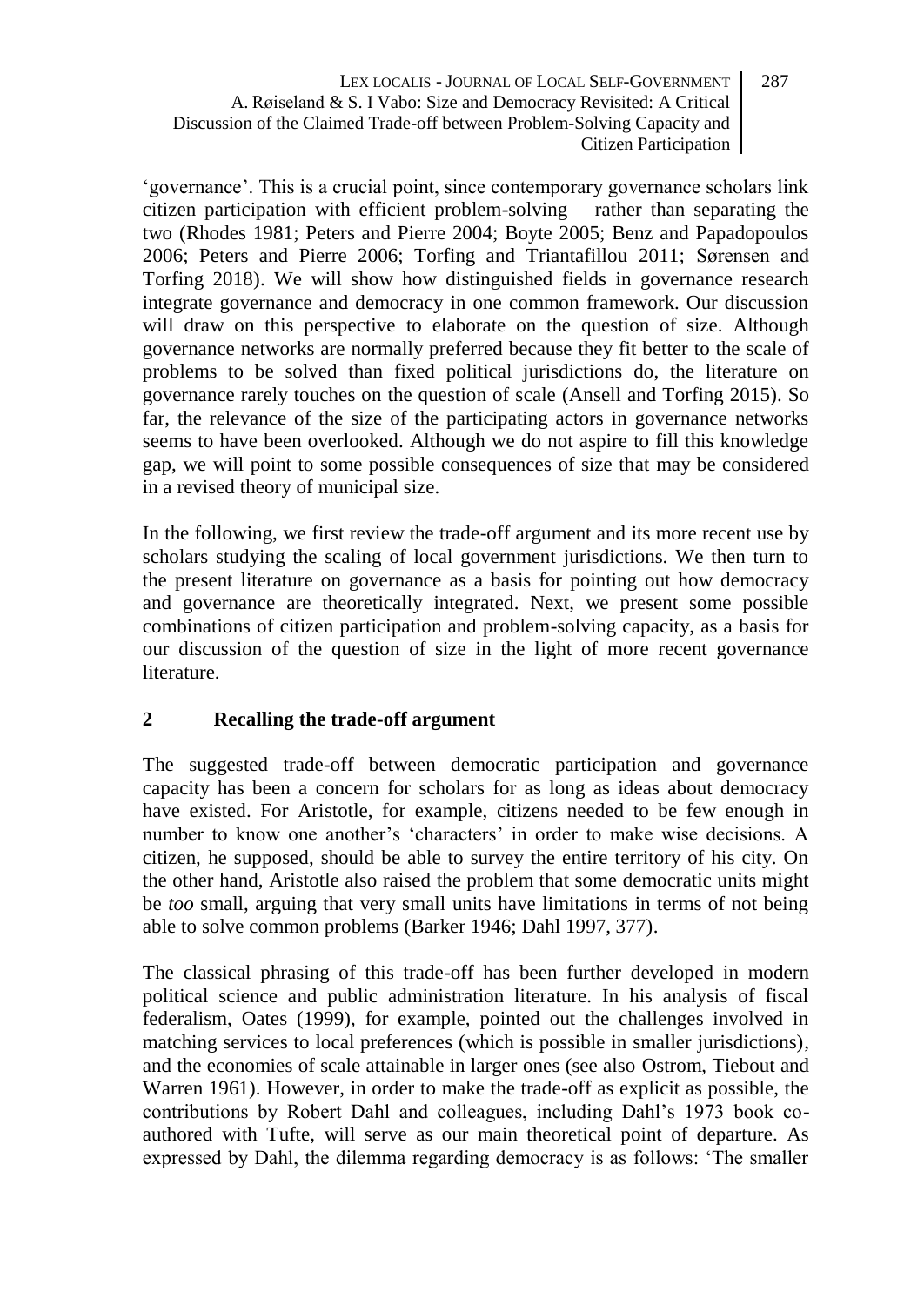the unit, the greater the opportunity for citizens to participate in the decisions of their government – yet the less of the environment they can control. Thus, for most citizens, participation in very large units becomes minimal and in very small units it becomes trivial' (1967, 960).

Dahl and Tufte's argument involves a trade-off between *citizen effectiveness* and *system capacity*, where the former means that 'citizens [are] acting responsibly and competently fully control the decisions of the polity", while system capacity points to whether or not "the polity has the capacity to respond fully to the collective preferences of its citizens' (Dahl and Tufte 1973, 20).

### *'Citizen effectiveness'*

In addition to voting, Dahl and Tufte (1973, 42) also include levels of interest in political affairs, party membership, and sense of effectiveness as participants, as alternative variables to detect different aspects of democracy. They argue that neither mere participation nor a strong sense of effectiveness is sufficient (Dahl and Tufte 1973, 66). Participation on the input side of policy making is a prerequisite to enable people to accurately communicate their views on, and attitudes towards, public policies to all those who influence decisions; and decision makers need to respond favorably to such input. They emphasize the intuitive fact that the cost of communication increases with size. The question is: how can one avoid unrepresentativeness in leadership as the number of citizens grows larger? Dahl and Tufte's theoretical proposition stresses that 'only in smaller-scale politics can differences in power, knowledge, and directness of communication between citizens and top leaders be reduced to a minimum' (1973, 71-88).

These arguments surrounding the notion of 'citizen effectiveness' later came to serve as a conceptual framework for scholars working in the fields of European integration and local government reform, for instance (for an overview, see Larssen and Serritzlew 2011). One of the most comprehensive empirical studies that follows directly on from Dahl and Tufte's work is a recent book on 'Size and Local Democracy', which compares the Netherlands, Switzerland, Denmark and Norway (Denters et al. 2014). The authors establish several indicators for measuring the democratic quality of local political systems including, for example, local political interest and knowledge, personal political competencies, trust in local politicians, satisfaction with local government performance, and local electoral participation. In recent literature on municipal reform, Dahl and Tufte are among the standard references (e.g. Baldersheim and Rose 2010; Swianiewicz 2010; Denters et al. 2014; Blom-Hansen, Houlberg, and Serritzlew 2014; Gendzwill and Swianiewicz 2016, Steiner et al. 2018). Analyzing the effects of the Danish amalgamation reform in 2007, for example, Larssen and Serritzlew (2011) investigate 'internal political efficacy', defined in terms of indicators like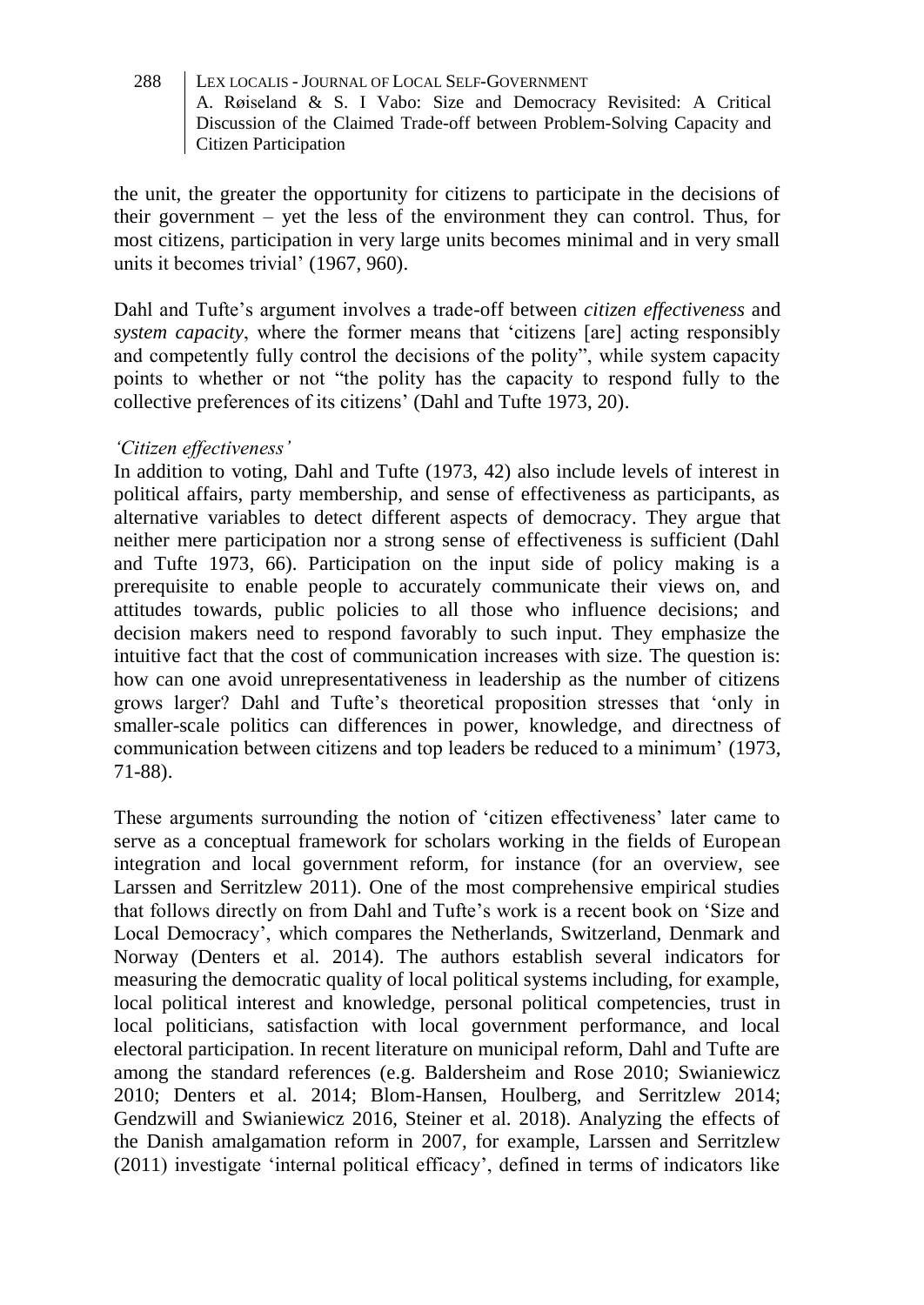whether the respondent considers herself qualified to participate, is informed about and understands local politics – or whether this is too complex; and the extent to which they feel competent to hold a public office. Another example refers to Poland, where Gendzwill and Swianiewicz (2016) take their departure in Dahl and Tufte's claim that small scale supports input legitimacy and large scale improves output legitimacy. In this case, the authors find that local democracy generally performs better in smaller municipalities.

## *'System capacity'*

Referring to 'system capacity', the basic question asked by Dahl and Tufte (1973, 111) is whether the capacity of a political unit is related to the size of its population. Economic achievements are associated with economies of scale, with large units having an advantage. However, smaller units can achieve the same economies of scale as larger ones through more or less free trade. Smaller units, however, become dependent – formally or informally – on the actions of people outside them (Dahl and Tufte 1973, 114). When discussing interdependence and autonomy, Dahl and Tufte (1973, 128) point to the fact that all sub-national political units are regulated by the power and authority held at the nation state level. The boundaries of the political system are sometimes smaller than the boundaries of the political problem, making small units dependent on cooperation in some way or another with actors outside – also in economic terms.

In studies of the optimal scale of local government, system capacity is treated primarily as a question of economies of scale. Recalling Newton's (1982, 192- 196) contribution, for example, system capacity is discussed in terms of diseconomies of scale, bureaucratic expenses and wastefulness in large units. The same is true for the recent literature on local government reform. Drawing attention to the extensively studied Danish amalgamation reform in 2007 once more, the focus in recent studies has typically been on the cost of running the political system (Blom-Hansen et al. 2014) and on policy expenditure (Blom-Hansen et al. 2016).

# **3 Integrating democracy and governance**

Referring to 'citizen effectiveness', Dahl and subsequent scholars working with his ideas typically focus on the institutions and processes of the chain of command inherent in representative democracy (Dalton et al. 2004, 129). In emphasizing the relationship between politicians and voters, the importance of elected representatives becomes pivotal. However, ideas about participatory and deliberative democracy have flourished since the late 1960s (Floridia 2017), and as we have shown these are important constituents of contemporary research on democracy. In the governance literature, the concept of 'citizen effectiveness' is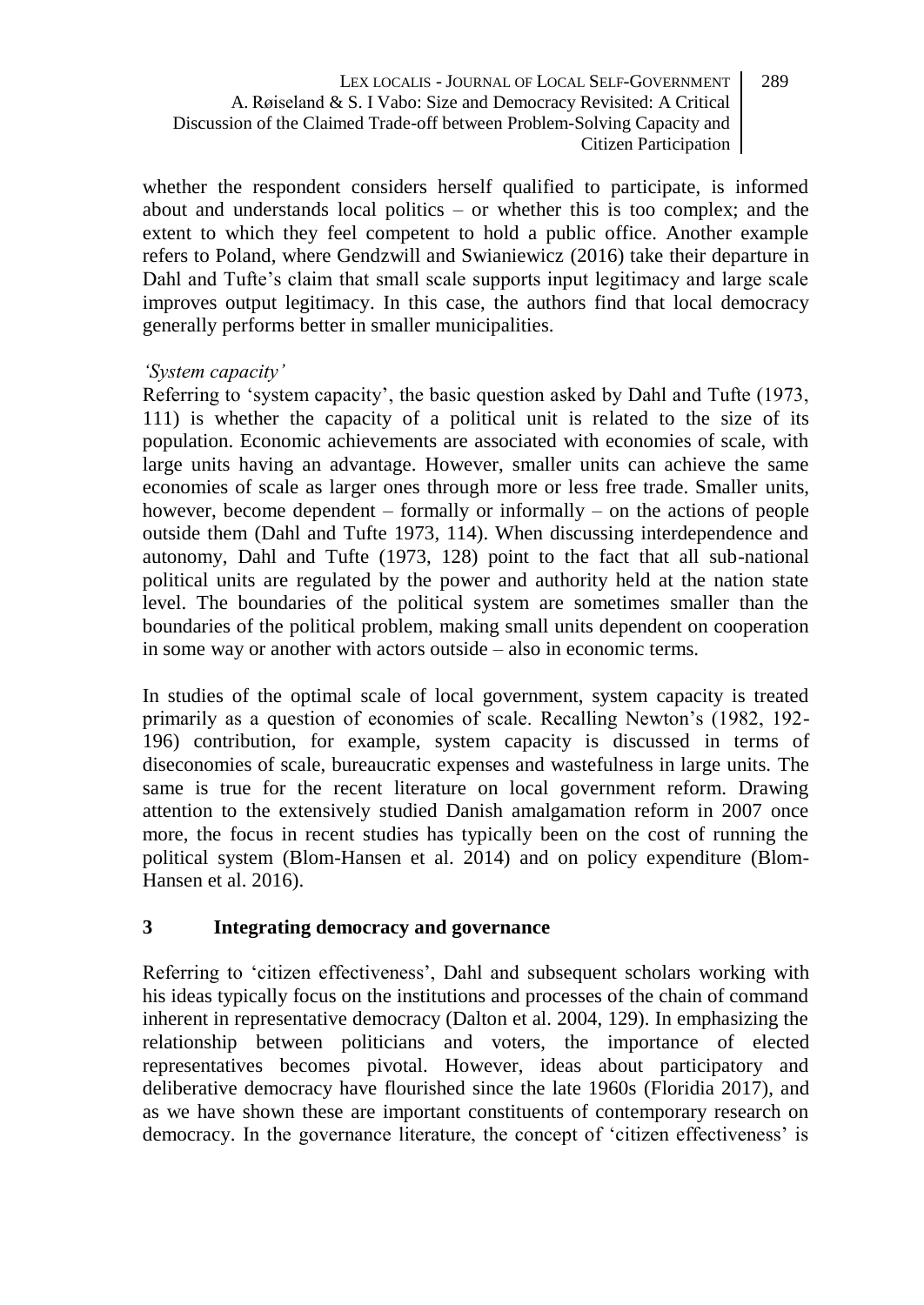commonly replaced by '*citizen participation'*, which includes various kinds of participation related to democratic processes.

When referring to 'system capacity', Dahl and Tufte (1973) include economies of scale as one determinant of system capacity. However, they also stress the ability of local government jurisdictions to deal with the problems they confront, and the degree to which they are dependent on cooperation in one way or another. Grounding the discussion in recent governance literature, the concept of "system capacity" corresponds to concepts pointing to the capacity of political units to solve problems – or '*governance capacity'*. That is, 'the ability to organize and allocate resources to make informed collective choices and to meet public ends' (Painter and Pierre 2005a, 2; Peters 2011, 5).

The aim of this section is to discuss the relationship between citizen participation and governance capacity – which we regard as equivalent terms to "citizen effectiveness" and "system capacity". We will begin the discussion by referring to a selection of mainstream governance approaches from distinguished fields. As we will show, they all understand citizen participation and governance capacity as integrated dimensions of democratic governance.

### *From representative government towards interactive governance*

The first field of study emphasizes the interactive dimensions of the governance process. While representative democracy is one of the oldest topics in political science research, the conceptualization of democracy and governance in terms of 'interactive governance' is more recent, and has been used to conceptualize ideas and practices with a global spread, for example in fields such as planning and planning studies. Interactive governance points to the complex processes through which a plurality of social and political actors with diverging interests interact in order to formulate, promote, and achieve common objectives by means of mobilizing, exchanging, and deploying a range of ideas, rules, and resources (Torfing et al. 2012, 14).

The literature on interactive governance suggests many benefits from this type of interaction between participation and governance. Through interactions with civil society or market actors, different resources can be linked together, and public actors can achieve more than if they performed on their own. For example, due to the many sources of information and insight that exist today, governments could gain from avoiding litigation costs and making better policy and implementation decisions with a more solid base (Klijn and Koppenjan 2000, 385; Irvin and Stansbury 2004, 56–58; Mayer et al. 2005, 181). This, in turn, could improve the justice of decisions, ease implementation and increase the effectiveness of public action (Nabatchi and Amsler 2014, 13). Seen from the perspective of the citizens, interactive governance offers greater influence over political decision-making compared to the influence they exercise via voting in elections (Irvin and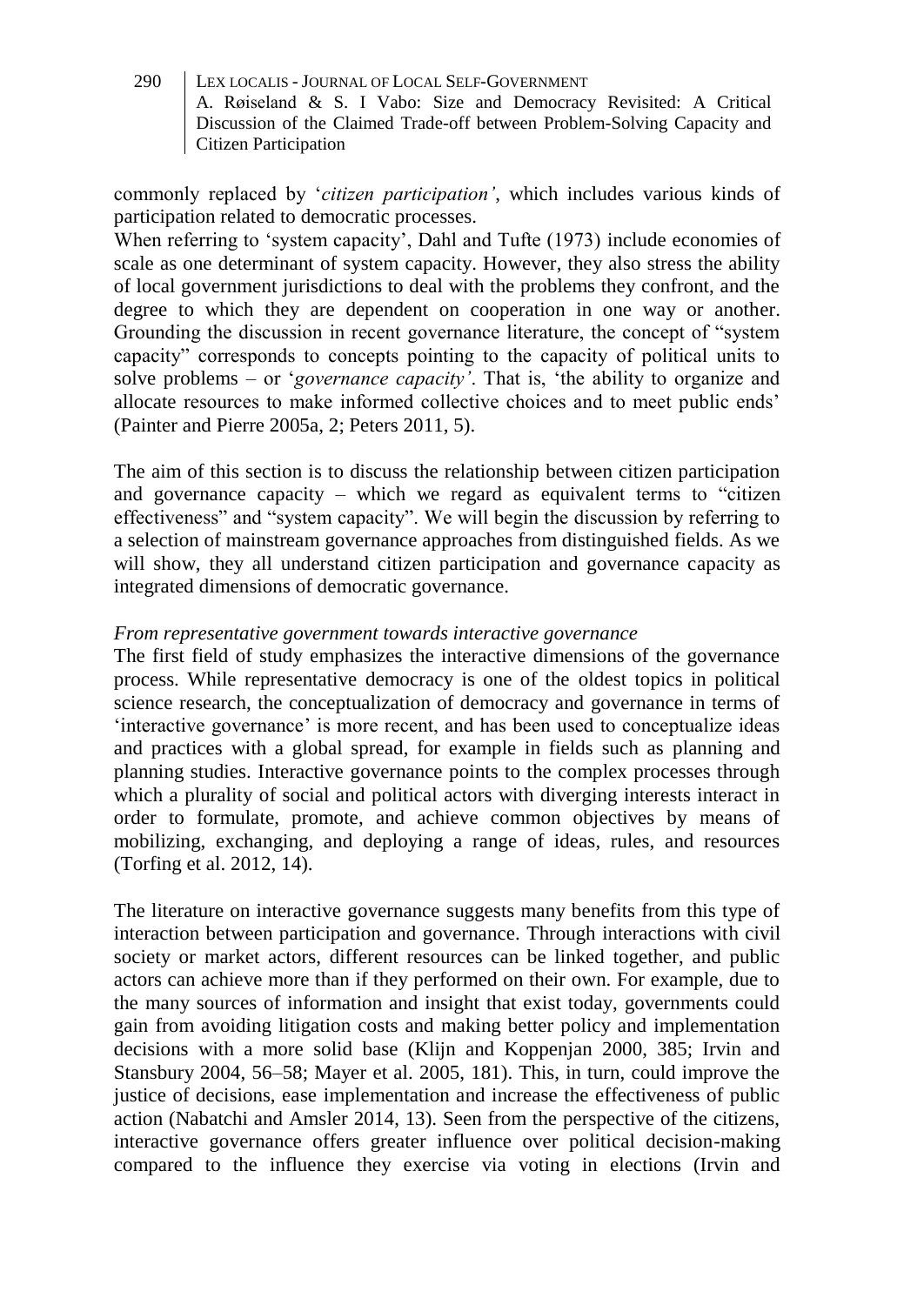Stansbury 2004, 56–58; Sørensen 2006, 104). Moreover, through participation citizens also gain civic skills for activist citizenship (Putnam 2000), and policymakers become more responsive to the diverse interests and resources among different stakeholders and stakeholder groups. In sum, interactive governance depicts the process of governance not only in terms of getting things done, but also as an arena for citizen participation.

#### *From input towards output legitimacy*

A second field of recent governance research linking citizen participation and collaborative problem-solving looks at legitimacy. Legitimacy implies that citizens are willing to accept the public sector's decisions and actions, even when these do not align with their individual preferences or objectives (Gilley 2006, 502). Traditionally, the essential sources of democratic support and legitimacy have been closely related to the input side of the political system (Crozier 2010). However, with 'New Public Management' and other administrative reform ideas, we have witnessed institutional changes like devolution, outsourcing, partnerships and networks. In sum, these changes have weakened the linkage between popular collective preferences expressed through elections, and policy output (see, for example, Brewer 2007). The link between the 'demos', as understood in the context of representative democracy, and actual system output has, it is argued, become more indirect as elected politicians do not necessarily constitute the core of the political system in the way stipulated by the logic of representative democracy (Crozier 2010).

These developments have spurred scholars to ask to what extent we are witnessing a change in the relative importance of different types of legitimacy. While input legitimacy is concerned with the participatory quality of decision-making processes, output legitimacy refers to the perceived efficiency among citizens of the rules, laws, and services produced by a public government (Risse 2006, 185). A trade-off between the two types of legitimacy has been suggested, implying that output-based legitimacy has become more important at the expense of classical input-based legitimacy (Lindgren and Persson 2010, 450). Other studies raise doubts about such a trade-off in the way that citizens evaluate their (local) governments. Rather, they suggest that the different types of legitimacy could be synergistic, in the sense that citizens tend to evaluate their (local) government both in terms of input and output measures (Gustavsen, Røiseland, and Pierre 2014; Heinelt, Sweeting, and Getimis 2006; Klausen, Sweeting, and Howard 2006). This implies that democratic legitimacy rests on a combination of governments' capacity to deal with and solve the most important problems, and their ability to involve their citizens via democratic channels – the common supposition being, however, that citizen participation and governance capacity are conceptually linked.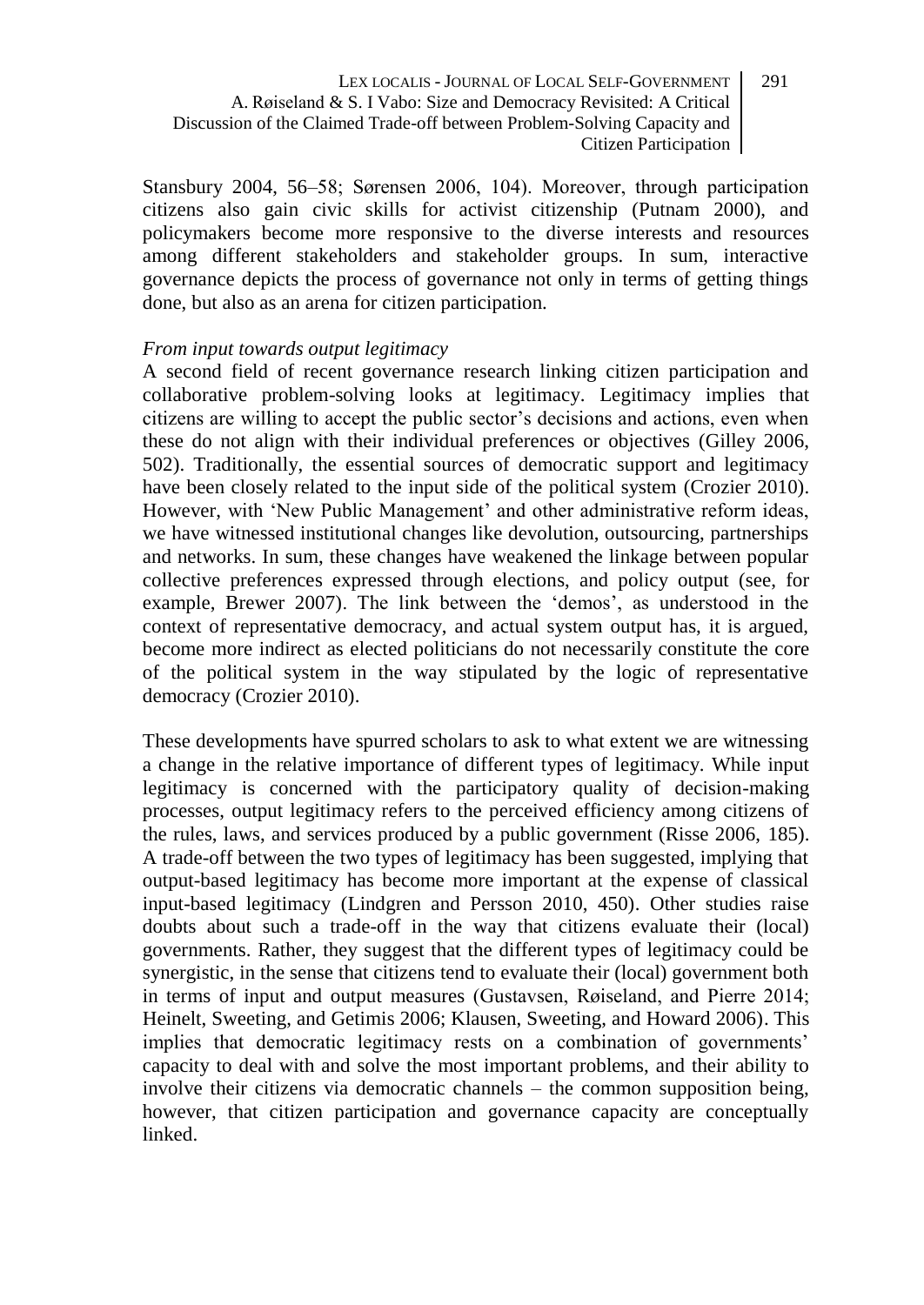#### *From democracy towards quality of government*

A third field of contemporary governance studies refers to the 'quality of government'. This developed from an apparent paradox, namely that although the idea of democracy has spread to new parts of the world over the past generation, and countless studies have explored and explained the transformation from authoritarian regimes to democratic elections and leadership, on closer inspection there is no clear link between liberal representative democracy and subsequent social development. States like South Africa or Russia illustrate that the formalization of democratic institutions is no easy road to the many social and cultural qualities we tend to ascribe to democracies (Rothstein 2010).

The reason why democracy does not lead to better outcomes lies, according to Diamond (2008), in the fact that many contemporary democracies only serve a small elite, corruption flourishes within them, members of their governing elites protect each other, and power is misused. According to Rothstein and Toerell (2008, 65), who explore the conceptual premises of the widely used term 'good governance', quality of government should imply 'the impartiality of institutions that exercise government authority'. While democracy in its most classical interpretation refers to access to power, the 'quality of government concept' adds the notion of political equality, underlining that democracy on the input side must be complemented by impartiality on the output side of the political system (Rothstein and Teorell 2008, 170). That is, the quality of the public administration involved in developing and implementing public policy is just as important as the quality of the democratic institutions involved. This implies that democracy and citizen participation need to be understood in relation to, and not separately from, the process of problem-solving and governance capacity.

## *From co-production towards co-creation*

The fourth field of relevant governance studies refers to 'co-creation', understood as a further conceptual development from the more classical term 'co-production'. The latter concept refers to the interactive process through which the providers and users of public services apply their respective resources and capabilities in production and delivery (Lusch and Vargo 2006). Clearly concerned with delivery, co-production has no strong link to democracy. Co-creation, however, captures the new and broader trend of interaction in society where a plethora of public and private actors collaborate in order to find and provide new and better solutions to shared problems and challenges (Torfing et al. 2012). The urgent problems of our time, like climate, migration or cybercrime, can arguably not be solved single-handedly by governments. Efficient solutions require collaboration with other relevant and affected actors who have the knowledge, resources and ideas to foster new and potentially disruptive ideas and implement them in practice (Torfing, Sørensen, and Røiseland 2017; Voorberg, Bekkers, and Tummers 2014; 2015). Building on Arnstein's widely known ladder of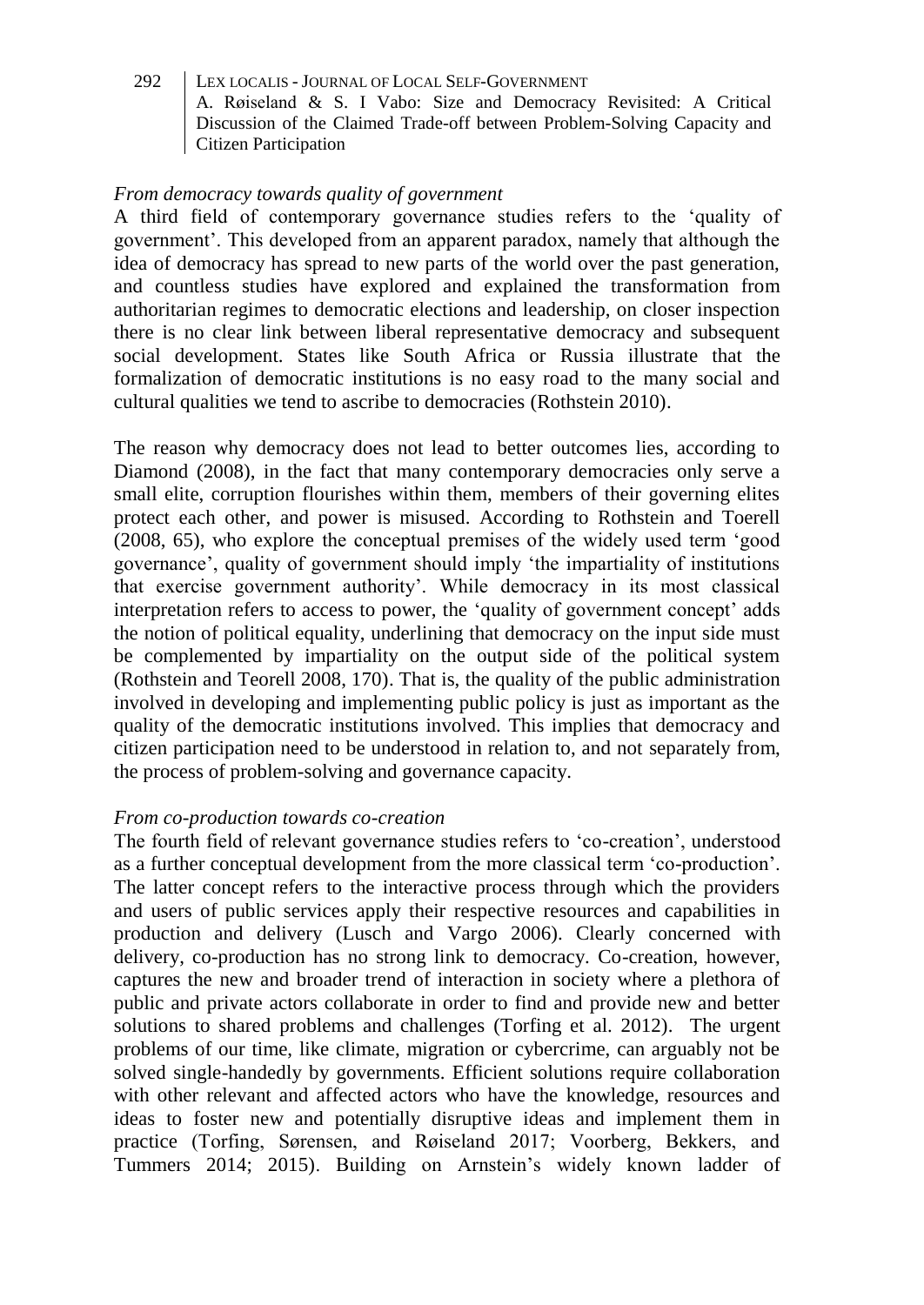participation (1969), a 'ladder of co-creation' will feature the systematic engagement of relevant public and private actors in co-initiation, co-design and co-implementation of new solutions working as its telos. In contrast to the classical ladder, the ladder of co-creation would simultaneously be concerned with the enhancement of democratic influence *and* the fostering of effective solutions to shared problems. In terms of governance and democracy, co-creation therefore means developing the operational level of public government into an arena for citizen participation.

# **4 Size and democracy revisited – discussion and conclusion**

The four fields of academic research referred to above share a common understanding of *governance capacity* and *citizen participation* as integrated dimensions of democratic governance – not as separate functions. If one replaces the original concepts used by Dahl and Tufte (1973) with their closest equivalents in governance theory - governance capacity and citizen participation - one gets the impression that the presumed trade-off can and should be questioned.

Figure 1 illustrates four theoretically possible combinations of citizen participation and governance capacity. The argument about a trade-off (illustrated by the arrow) implies that actors need to define a balance between cells 2 and 3. However, the governance literature, as we have seen, leaves us with the impression that all four cells represent possible outcomes, at least theoretically.

| <b>Figure 1:</b> |                     |  |  |  |  |  | Four possible empirical outcomes of citizen participation and |  |
|------------------|---------------------|--|--|--|--|--|---------------------------------------------------------------|--|
|                  | governance capacity |  |  |  |  |  |                                                               |  |

|                                 |      | <b>Governance capacity</b>             |                                                 |  |  |
|---------------------------------|------|----------------------------------------|-------------------------------------------------|--|--|
|                                 |      | Low                                    | High                                            |  |  |
| <b>Citizen</b><br>participation | Low  | <b>Malfunctioning</b><br>democracy     | (2)<br>Governance without<br>democratic mandate |  |  |
|                                 | High | 3)<br>Participation<br>without content | (4)<br><b>Democratic</b><br>governance          |  |  |

*'Malfunctioning democracy'* (cell 1) is an outcome that most actors are likely trying to avoid. In this outcome, neither the capacity to act, nor the involvement of citizens, is present. Cell 1 therefore represents a clear state of failure. In its most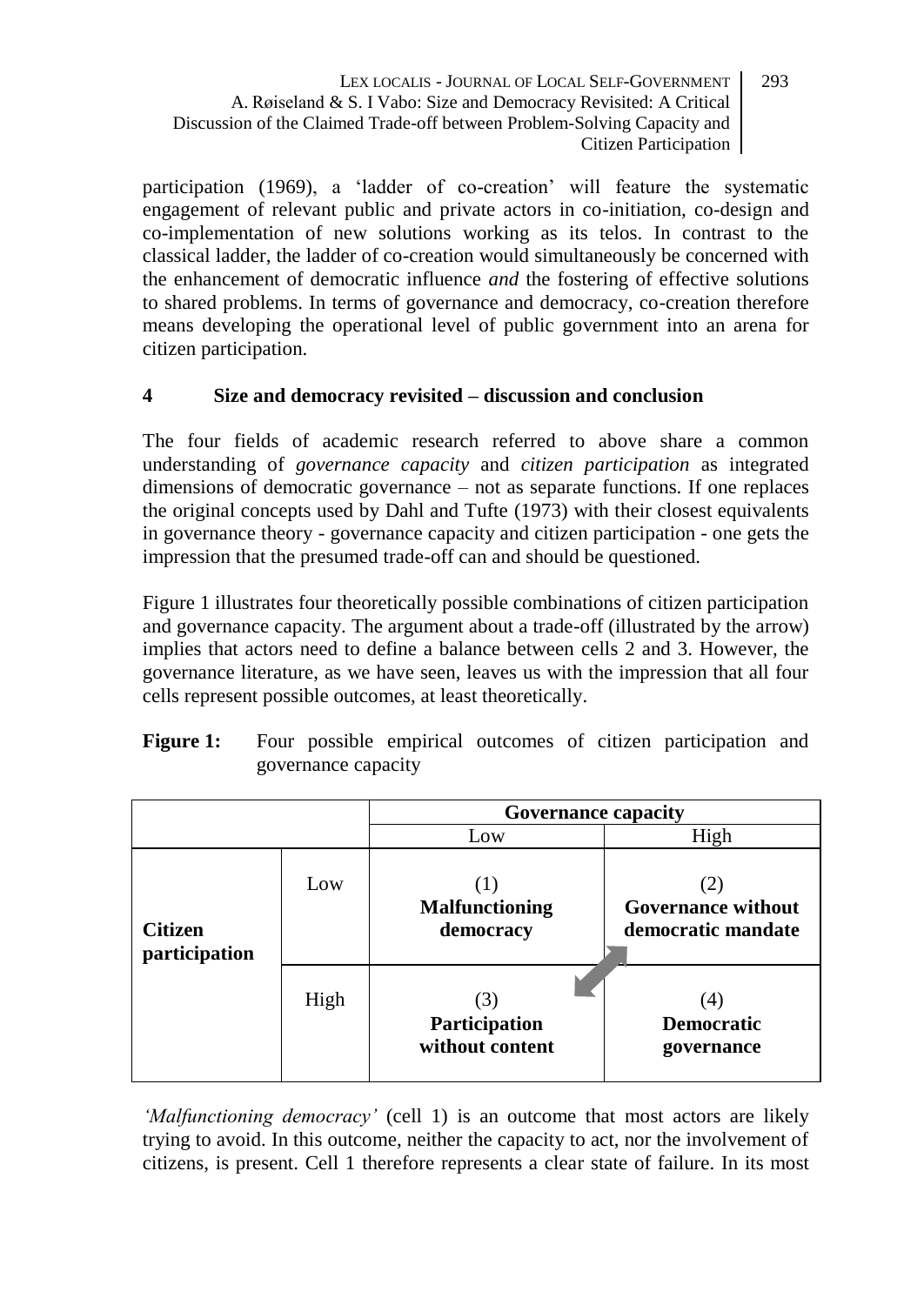extreme form*, 'Governance without democratic mandate'* (cell 2) is an outcome which maximises governance capacity and minimises citizen participation. The size or complexity of public institutions can lead actors to sacrifice participation at the expense of capacity, for instance when they regard citizen participation as an element that interrupts decision-making processes. *'Participation without content'* (cell 3) represents the opposite output to 'governance without democratic mandate' (cell 2). In this case, citizen participation is well developed, but there are few significant decisions to be taken due to limited governance capacity. This type of outcome could follow from a mismatch between the scaling of the problems that a local government must deal with, and the geographical demarcation of a local democracy. The last cell in table 1, labelled '*Democratic governance'* (cell 4), is an outcome where both citizen participation and governance capacity is high. The above discussion has illustrated that on theoretical grounds, there are few reasons to exclude this as an outcome accomplishing two desirable qualities of public institutions simultaneously.

The comparison between the suggestion about a trade-off involving 'citizen effectiveness' and 'system capacity' on the one hand, and contemporary writings about democratic governance on the other, shows that there is a significant difference between the two positions. Based on recent governance literature, we put forward good reasons to question the trade-off argument set forth by Dahl and Tufte. However, taking into account the fact that local governments had a very different role in the late 1960s, when the modern version of the trade-off argument was first articulated, this conclusion is hardly surprising. A substantial body of theory has brought us new analytical perspectives as well as new practices referring both to governance and participation. Therefore, we find no reason to reject the classical writings on this topic, including Dahl and Tufte, as such. It is obvious, however, that the empirical and theoretical basis for the initial claim was different over 50 years ago. Today, it is therefore questionable to use only the presumption about a trade-off between citizen participation and governance capacity as the main premise for local government research and reform.

On the other hand, questioning the presumption about a trade-off does not mean that size does not matter for citizen participation and governance capacity. Intuitively, it would be strange to imagine that size has no consequences for the workings of political institutions. The question of size is significant, but how does it matter and for what? As we have seen, based on the literature on governance the answer is not obvious. For some of the authors referred to above, size explicitly does not matter (Rothstein and Teorell 2008:172), while for others size is simply not mentioned as a relevant variable to explain citizen participation and governance capacity. Size is undertheorized and low on the research agenda among governance scholars, and so far, theoretical presumptions about the size of political bodies are lacking.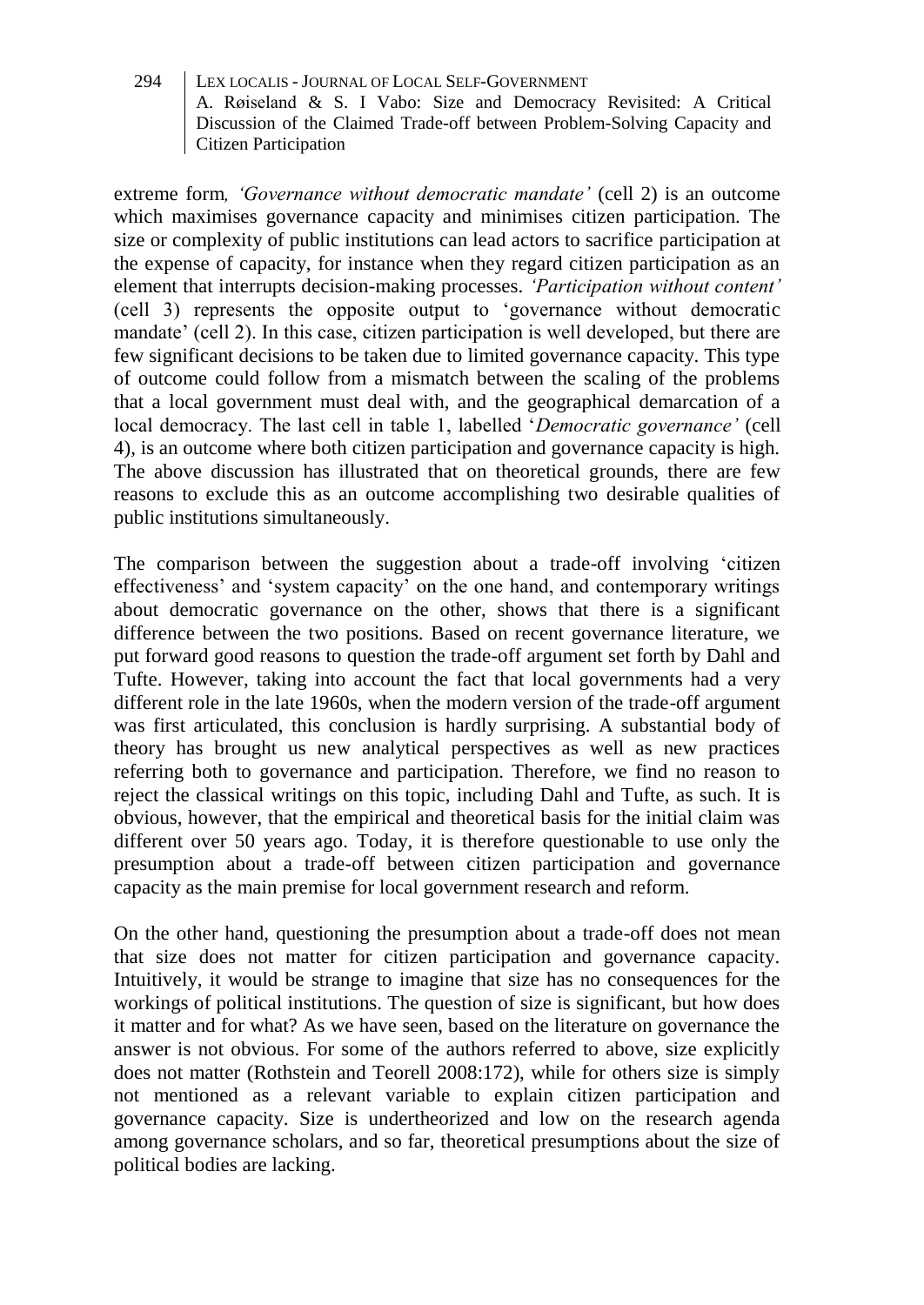What should size mean in the context of democratic governance, then? We do not believe there is an easy answer to that question, nor do we have any ambitions to develop a fully revised theory of municipal size in this article. We will, however, point to two basic insights based on the above discussion that are possible ingredients for a future theory of size and democratic governance.

First, size matters for the *selection* of tasks for local governments in terms of scale, administrative capacity and expert knowledge (Oates 1999; Howlett and Ramesh 2016). The larger a local government, the more its professional staff can specialize, and the more specialized services it can provide. Being a municipality of 500 compared to 50.000 inhabitants makes a difference for relatively advanced services like e.g. emergency medical assistance or environmentally friendly waste management, or for the capacity to make substantial investments in infrastructure for transport or business development.

The second insight has to do with the *composition* of responsibilities. The more varied the tasks a local government is responsible for, the more room there will be for innovative links between different services and functions. A varied set of responsibilities provides more room for local government maneuvering, and thereby increases its policy capacity (Painter and Pierre 2005). In addition, the composition of responsibilities will be significant for some of the types of participation discussed above, for example co-creation. The open and interactive search for solutions in co-created processes requires that there is a menu of options and tools available.

Comparing these two principles with contemporary reform processes that affect the size of local governments, the second consideration about the composition of tasks seems less important than the first. In most countries, the discussion about tasks for local governments seems to be dominated by "scale", "professional competencies" and "efficiency", and addresses these different functions one by one.

A more fruitful approach, given the relevance of the composition of responsibilities suggested above, would involve a discussion about the total mix of functions and tasks that a local government needs in order to work as a wellfunctioning arena for democratic governance. For example, following the four strands of governance literature outlined above, this would imply that output legitimacy is increased by services and solutions that respond to citizens' needs; that quality of government is ensured by democratic standards and impartial processes; and that citizens are involved through co-creating processes of initiation, design and implementation.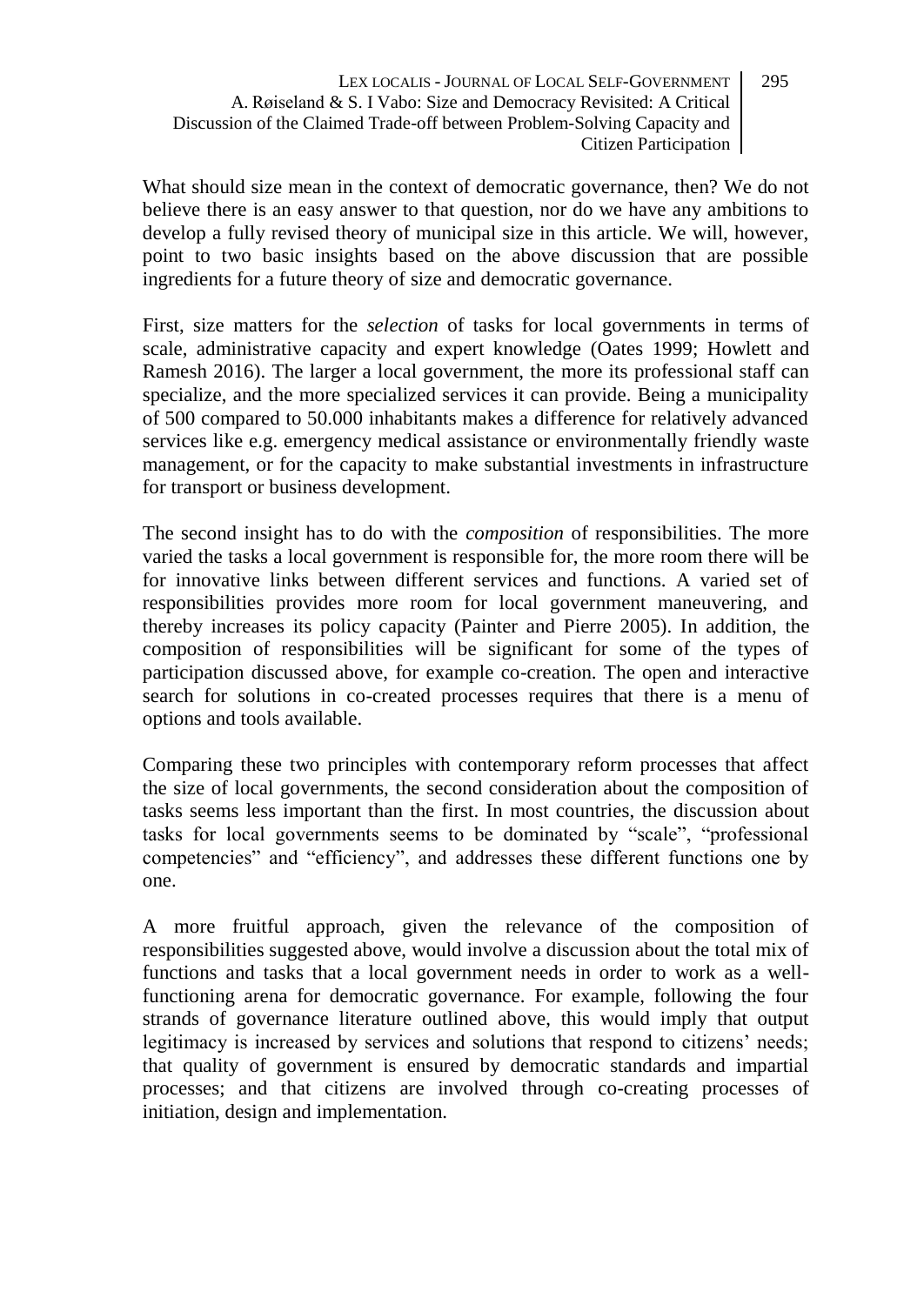In this way, we have demonstrated that size has both direct and indirect consequences for democratic governance. Further theoretical and empirical reasoning will be needed in order to develop a theory of size in the context of local governance. We have simply claimed that based on recent governance literature, the classic presumption about a trade-off between citizen effectiveness and system capacity needs rethinking and should be reconceptualised in order to capture the widening of governance and democratic practices that we have witnessed since the late 1960s.

#### **References:**

- Ansell, C. & Torfing, J. (2015) How does collaborative governance scale?, *Policy and Politics*, 43(3), pp. 315-329, http://dx.doi.org/10.1332/030557315X14353344872935.
- Arnstein, S. R. (1969) A ladder of citizen participation, *Journal of the American Institute of Planners*, 35(4), pp. 216-224.
- Baldersheim, H. & Rose, L. E. (eds.) (2010) *Territorial choice: The politics of boundaries and borders* (Basingstoke: Palgrave Macmillan).
- Barber, B. R. (1984) *Strong democracy. Participatory politics for a new age* (Berkely, Los Angeles, London: University of California Press).
- Barker, E. (1946) *The Politics of Aristotle* (Oxford: The Clarendon Press).
- Benz, A. & Papadopoulos, Y. (2006) Introduction Governance and democracy: Concepts and key issues, In: Benz, A. & Papadopoulos, Y. (eds.) *Governance and democracy. Comparing national, European and international experiences* (London: Routledge).
- Blom‐Hansen, J., Houlberg, K. & Serritzlew, S. (2014) Size, Democracy, and the Economic Costs of Running the Political System, *American Journal of Political Science*, 58(4), pp. 790-803, https://doi.org/10.1111/ajps.12096.
- Blom-Hansen, J., Houlberg, K. Serritzlew, S. & Treisman, D. (2016) 'urisdiction Size and Local Government Policy Expenditure: Assessing the Effect of Municipal Amalgamation, *American Political Science Review*, 110(4), pp. 812-831.
- Boyte, H. C. (2005) Reframing Democracy: Governance, civic agency, and politics, *Public Administration Review*, 65(5), pp. 536-546.
- Brewer, B. (2007) Citizen or consumer? Complaints handling in the public sector, *International review of administrative sciences*, 73, pp. 608-619.
- Crozier, M. P. (2010) Rethinking systems: Configurations of Politics and Policy in contemporary governance, *Administration & Society*, 42(5), pp. 504-525.
- Dahl, R. A. (19679 The City in the Future of Democracy, *The American Political Science Review*, 61(4), pp. 953-970, https://doi.org/10.2307/1953398.
- Dahl, R. A. (1997) *Toward Democracy: A journey* (Barkley: University of California, Institute of Governmental Studies Press).
- Dahl, R. A. & Tufte, E. R. (1973) *Size and Democracy* (Stanford: Stanford University Press).
- Dalton, R. J., Scarrow, S. E. & Cain, B. E. (2004) Advanced democracies and the new politics, *Journal of Democracy*, 15(1), pp. 124-138.
- Denters, B., Goldsmith, M. J. Ladner, A., Mouritzen, P. E., Rose, L. E. & Geurts, P. (2014) *Size and local democracy* (Cheltenham: Edward Elgar).
- Diamond, L. (2008) *The spirit of democracy. The struggle to build free societies throughout the world* (New York: Times Books).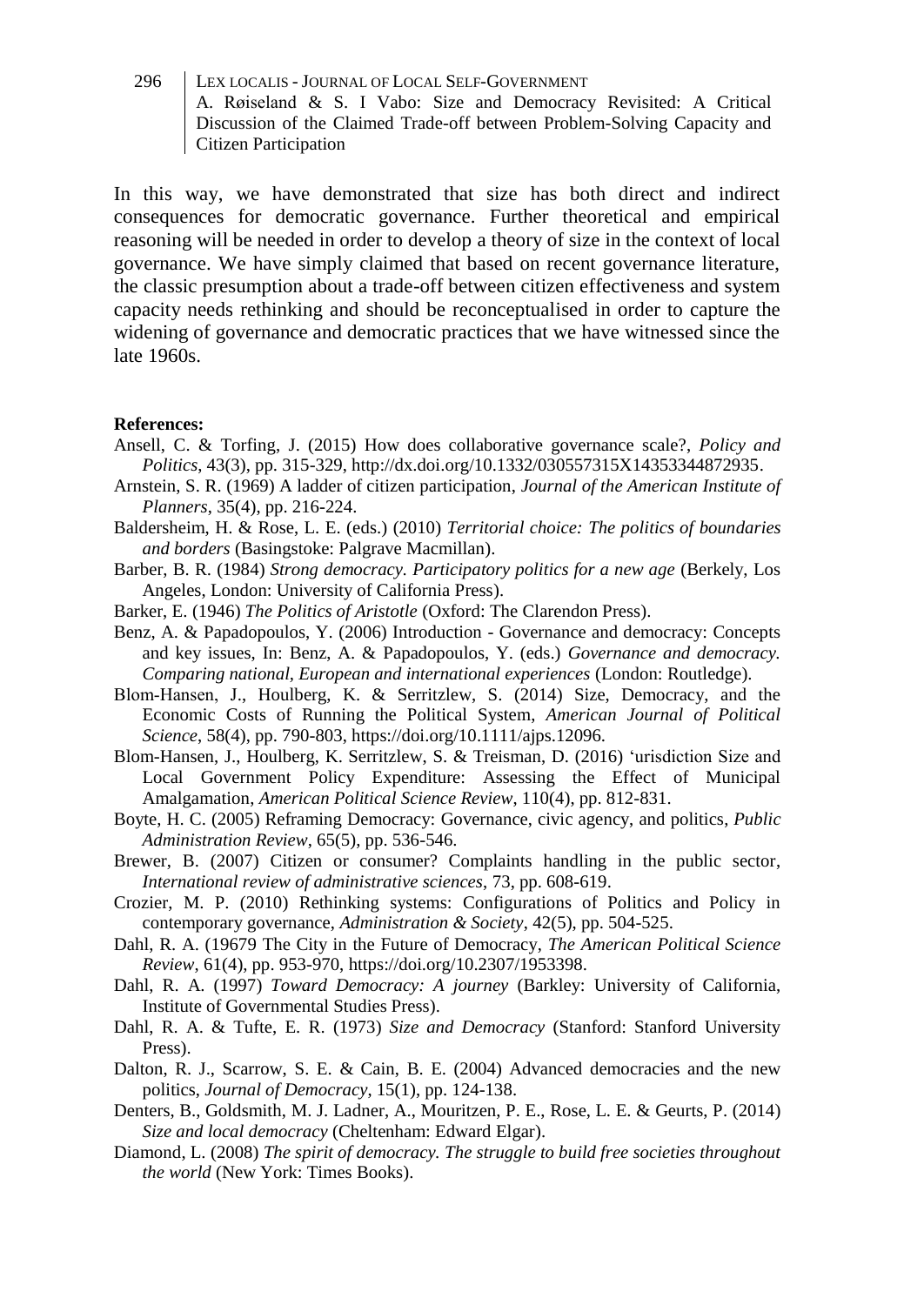- Floridia, A. (2017) *From participation to deliberation - a critical genealogy of deliberative democracy* (Colchester, UK: ECPR Press).
- Geissel, B. & Newton, K. (eds.) (2012) *Evaluating Democratic Innovations. Curing the democratic malaise?* (New York: Routledge).
- Gendzwill, A. & Swianiewicz, P. (2016) [Does Local Democracy Perform Better in Smaller](https://bibsys-almaprimo.hosted.exlibrisgroup.com/primo-explore/fulldisplay?docid=RS_615815374759ssurveyevidencefrompoland&context=SP&vid=UIO&lang=no_NO)  [Jurisdictions? Survey Evidence from Poland,](https://bibsys-almaprimo.hosted.exlibrisgroup.com/primo-explore/fulldisplay?docid=RS_615815374759ssurveyevidencefrompoland&context=SP&vid=UIO&lang=no_NO) *Lex Localis – Journal of Local Self-Government,* 14(4), pp.759-782.
- Gilley, B. (2006) The meaning and measure of state legitimay: Results for 72 countries, *European Journal of Political Research,* 45, pp. 499-525.
- Gustavsen, A., Røiseland, A. & Pierre,J. (2014) Procedure or performance? Assessing citizen's attitudes toward legitimacy in Swedish and Norwegian local government, *Urban Research & Practice,* 7(2), pp. 200-212.
- Heinelt, H., Sweeting, D. & Getimis, P. (eds.) (2006) *Legitimacy and urban governance. A Cross-national comparative study* (London: Routledge).
- Howlett, M. & Ramesh, M. (2016) Achilles' heels of governance: Critical capacity deficits and their role in governance failures, *Regulation & Governance*, 10(4), pp. 301-313.
- Kjellberg, F. (1985) Local Government Reorganization and the Development of the Welfare State, *Journal of Public Policy,* 5(2), pp. 215-239.
- Klausen, J. E., Sweeting, D. & Howard, J. (2006) Community involvement and legitimation in urban governance: an empirical analysis, In: Heintel, H., Sweeting, D. & Getimis, P. (eds.) *Legitimacy and urban governance. A Cross-national comparative study* (London: Routledge).
- Larssen, D. D. & Serritzlew, S. (2011) Jurisdiction Size and Local Democracy: Evidence on Internal Political Efficacy from Large-scale Municipal Reform, *American Political Science Review*, 105(2), pp. 238-258.
- Lindgren, K-O. & Persson, T. (2010) Input and output legitimacy: synergy or trade-off? Empirical evidence from an EU survey, *Journal of European Public Policy*, 4, pp. 449- 67.
- Nabatchi, T. & Leighninger, M. (2015) *Public Participation for 21st Century Democracy* (New Jersey: Jossey-Bass. A Wiley Brand).
- Newton, K. (1982) Is small really so beautiful? Is big really so ugly? Size, effect, effectiveness, and democracy in local government, *Political Studies,* 30, pp. 190-206.
- Oates, W. E. (1999) An Essay on Fiscal Federalism, *Journal of Economic Literature*, 37(3), pp. 1120-1149.
- Ostrom, V., Tiebout, C. & Warren, R. (1961) The organization of government in metropolitan areas: a theoretical inquiry, *American Political Science Review,* 55(4), pp. 831-842.
- Pateman, C. (1970) *Participation and Democratic Theory* (Cambridge: Cambridge University Press).
- Painter, M. & Pierre, J. (eds.) (2005a) *Challenges to state policy capacity - Global trends and comparative perspectives* (Houndmills, Basingstoke: Palgrave).
- Painter, M. & Pierre, J. (2005b) Unpacking policy capacity: Issues and themes, In: Painter, M. & Pierre, J. (eds.) *Challenges to state policy capacity. Global trends and comparative perspectives* (New York: Palgrave Macmillan).
- Peters, B. G. & Pierre, J. (2006) Governance, accountability and democratic legitimacy, In: Benz, A. & Papadopoulos, Y. (eds.) *Governance and democracy. Comparing national, European and international experiences* (London: Routledge).